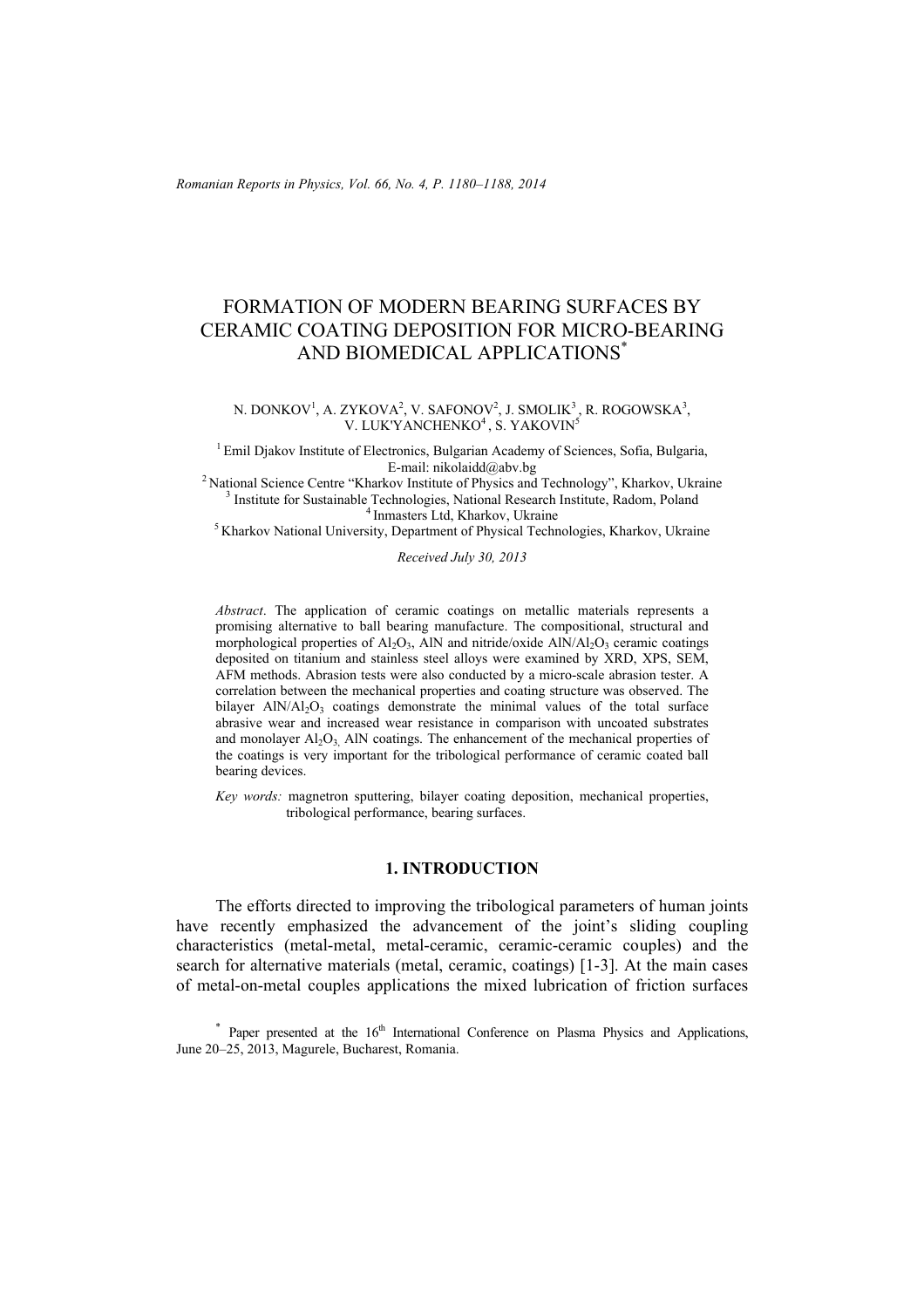takes place. Ceramics, such as alumina parts, are used in ceramic ball bearings. In some applications, heat generated due to friction during rolling can cause problems for metal bearings; these problems can be reduced by using ceramics. Ceramics are also more chemically resistant and can be used in wet environments where steel bearings would rust. In many cases electrically insulating properties of ceramic materials may also be valuable in bearings. Furthermore, the use of ceramic materials allows one to improve the joint wettability characteristics and fluid friction conditions [4]. The ceramic materials possess high hardness, wear resistance parameters and biocompatibility in comparison with metal elements; however, there is the risk of brittle failure of ceramic heads [5, 6]. Other negative results of metal and ceramic materials application are the accumulation of toxic wear debris in the surrounded implant tissues and the following dissemination of wear particles to the internal organs: liver, spleen, kidneys [7–10]. In this respect, nano structured coatings based on Al, Zr, Ti oxides exhibit unique properties [11– 13], such as high inductivity, density, bio- and chemically inertness, which are very important for the future biomedical applications. Ceramic AlN,  $Al_2O_3$  and oxynitride coatings have been widely used as protective coatings against diffusion and corrosion. Most of our previous investigations have dealt with the corrosion resistance characteristics of oxide, nitride and multilayer coatings [14, 15]; however, few data have been reported on the wear resistance properties [16]. The application of metal materials with ceramic coatings is an effective way of alternative bearing surfaces formation. The mechanical properties enhancement, such as hardness parameters and toughness characteristics of the coatings, is very important in view of the wear protection properties and the final tribological performance.

### **2. MATERIALS AND METHODS**

The aim of the present study was the investigation of the effect of compositional, structural and morphological properties of  $A1_2O_3$ , AlN and nitride/oxide  $\text{AlN}/\text{Al}_2\text{O}_3$  films on the mechanical and tribological characteristics of the prepared ceramic coatings.

The titanium-based alloy Ti (Ti4Al6V) and SS stainless steel (1H18N9) were used as substrates. These alloys were selected because of their being the most popular load-bearing materials. The process of  $Al_2O_3$ , AlN and nitride/oxide  $AIN/A<sub>12</sub>O<sub>3</sub>$  coating deposition by magnetron sputtering method was performed in a high vacuum pumping system at a base pressure of about  $10^{-3}$  Pa.

The magnetron discharge power was 4–5 kW, the power of the activated oxygen source was up to 1 kW, the Ar pressure  $p_{Ar} = 1.8 \cdot 10^{-1}$ Pa, the oxygen mass flow rate was  $q = 30$  sccm, the nitrogen mass flow rate was  $q = 23.5$  sccm. The magnetron voltage was  $U_m$  = 570 V, the magnetron current was  $I_m$  = 8 A, the total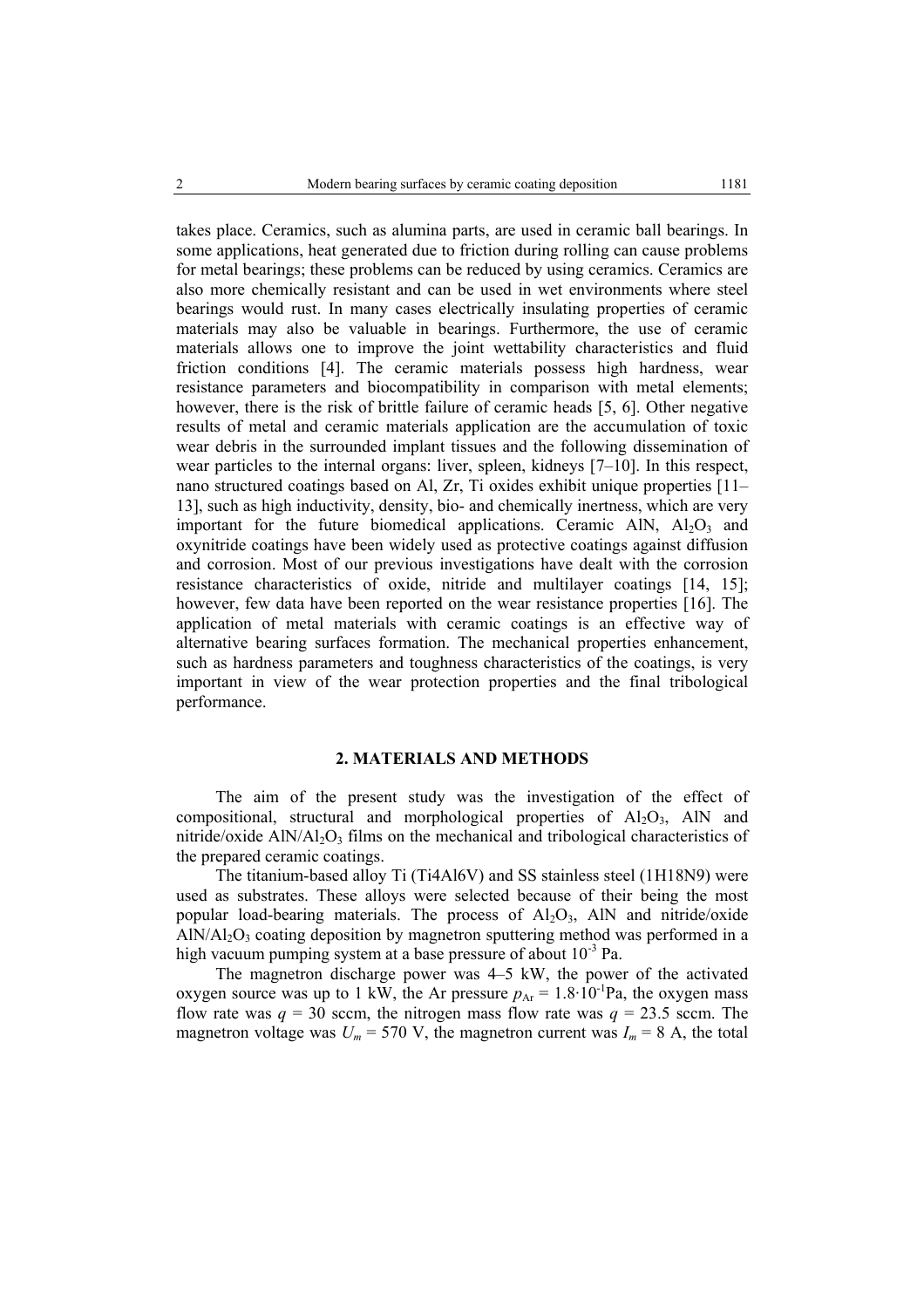pressure was  $p = 2.2 \cdot 10^{-1}$  Pa, with the coating deposition rate being 8  $\mu$ m/hour. An ion source was used for cleaning the samples' surface before deposition.

At excessive oxygen or nitrogen flow conditions, the process shifts to the socalled target-poisoning mode. Thus, we conducted the sputtering process in regimes far from the target-poisoning mode in view of nitride/oxide coatings deposition with a highly stoichiometric composition. Also, such deposition conditions allow one to avoid micro-arcs and micro-drops formation that would worsen the corrosion-resistance properties.

Figure 1 presents the current-voltage characteristic of the magnetron with target of aluminum in a mixture of argon with oxygen or nitrogen at various reactive gas mass flow rates. All current-voltage curves are S-shaped and consist of a transition region and two saturation regions: the higher one for pure argon, the lower one being related to the target-poisoning mode at sufficiently high mass flow rates of reactive gases (Fig. 1a, b).



Fig.1 – Current-voltage characteristics of magnetron discharge for different mass flow rates of oxygen (a) and nitrogen (b), argon pressure  $p = 1.8 \cdot 10^{-1}$  Pa.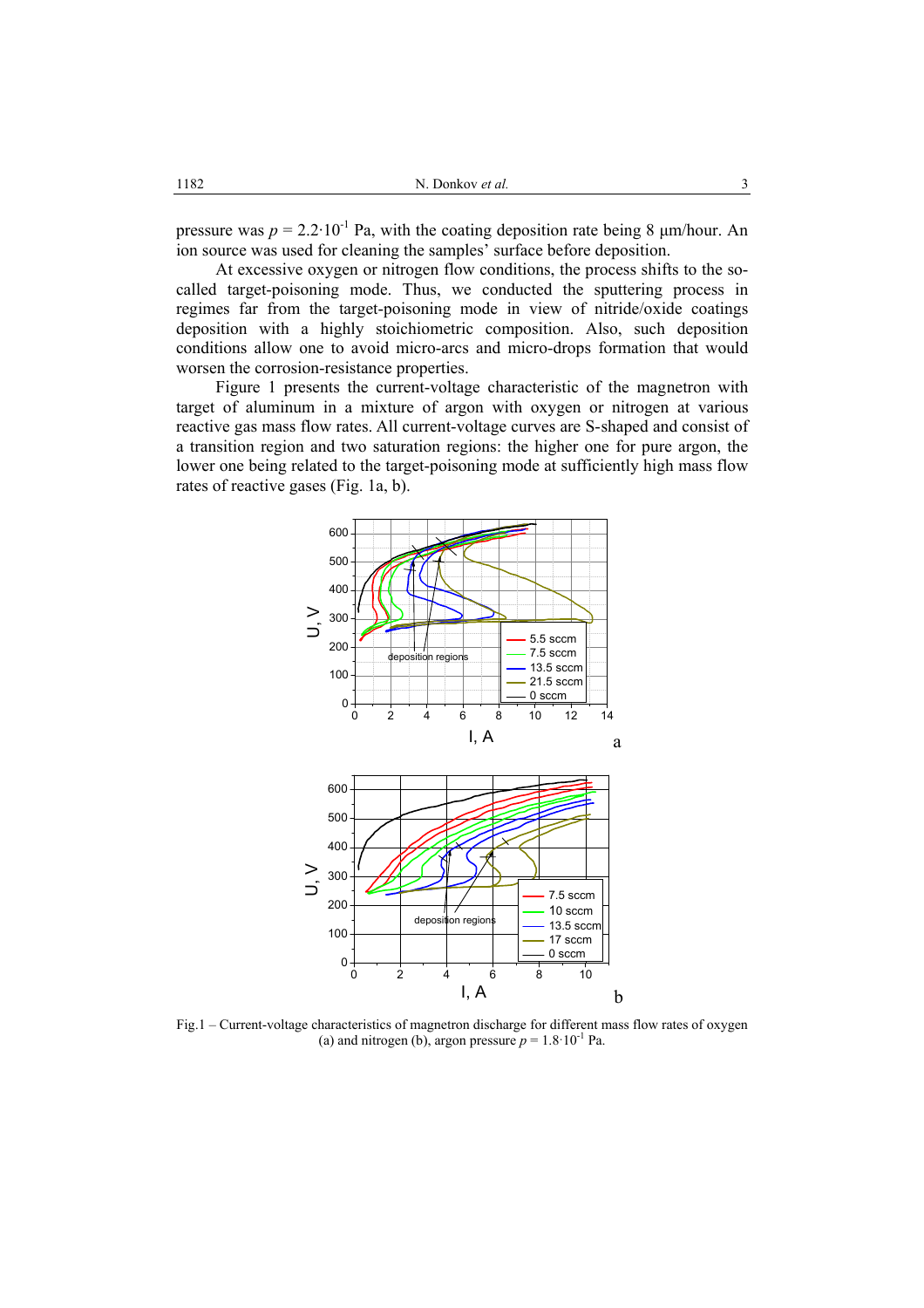In the transition region, a hysteresis effect is observed. As the reactive gas flow is increased, the width of the hysteretic loop increases, too. The optimum conditions were realized in the upper part of the magnetron-discharge currentvoltage curves in argon for both oxygen and nitrogen gasses.

The coatings' adhesion properties, hardness and elastic moduli were evaluated by standard methods with the use of the Revetest (CSM Instruments) and the Rockwell indenter with a tip radius 200 µm, within the load range of 200N. The surface roughness parameters were measured by a profilometer (Hommel T-2000). The roughness values were in the range  $R_a/R_z$  0.037/0.240  $\mu$ m for Al<sub>2</sub>O<sub>3</sub>, 0.053/0.350  $\mu$ m for AlN and 0.048/0.310  $\mu$ m for nitride/oxide AlN/Al<sub>2</sub>O<sub>3</sub> coatings. The coating surface structure and morphology were estimated by means of scanning electron microscopy (SEM, JEM 2100) and atomic force microscopy (AFM, Quesant Instrument Corporation, USA) methods.

The mechanical properties of the coatings are the hardness *H* and the effective Young's modulus *E*\*. The mechanical behavior of a film is characterized by the ratio *H*/*E*\* [17, 18]. This ratio is proportional to the fracture toughness of the film and the material's resistance to plastic deformation. It means that the films with enhanced resistance to cracking and plastic deformation should have lower values of effective Young's modulus. There is the correlation between the mechanical properties and coatings' structure. The bilayer coatings' formation increases the values of *H*,  $H/E^*$  and the mechanical properties of the nitride/oxide films.

The mechanical parameters of the  $Al_2O_3$ , AlN and the nitride/oxide  $AIN/AI<sub>2</sub>O<sub>3</sub>$  coatings deposited on the SS and Ti alloy substrates are presented in the Table 1.

| Material/Coating                          | Mechanical parameters      |               |         |              |
|-------------------------------------------|----------------------------|---------------|---------|--------------|
| type                                      | (average results 10 tests) |               |         |              |
|                                           | Hardness $H$               | Young Modulus | $H/E^*$ | Adhesion [N] |
|                                           | <b>GPal</b>                | [GPa]         |         |              |
| $SS/ Al_2O_3$                             | 9.7                        | 174.7         | 0.057   | 43.1         |
| SS/AlN                                    | 14.3                       | 184.4         | 0.078   | 50.3         |
| $SS/$ AlN/ Al <sub>2</sub> O <sub>3</sub> | 12.9                       | 178.6         | 0.071   | 45.9         |
| $Ti/ Al_2O_3$                             | 9.2                        | 170.3         | 0.052   | 37.1         |
| Ti/ AlN                                   | 13.8                       | 183.1         | 0.075   | 47.2         |
| Ti/ AlN/ $Al_2O_3$                        | 12.5                       | 177.9         | 0.069   | 40.7         |

*Table 1* 

Mechanical characteristics of ceramic coatings deposited on the SS and Ti alloy substrates

To measure the wear resistance of the coatings, abrasion tests was performed on a CAT-S-AE (CSM Instruments) micro-scale abrasion tester. The ball was a micro-blasted 25 mm diameter hardened steel sphere (SAE 52100, 61±2 HRC,  $R_a = 2.5 \pm 0.3$  µm), while the abrasive slurry was a suspension of diamond particles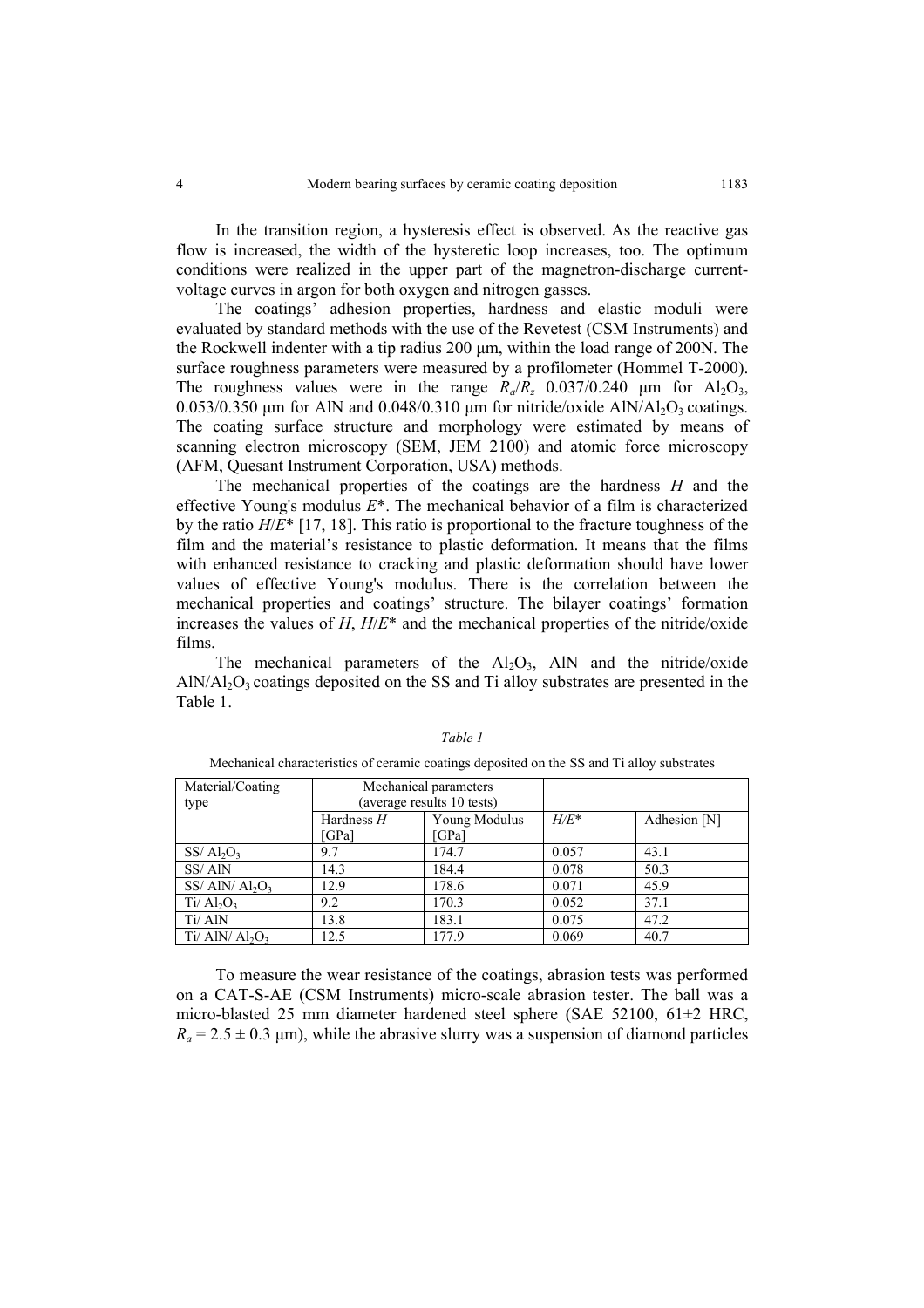(mean size  $2-4 \mu m$ ). The ball rotational speed was set to provide a linear velocity of 0.1 m/s in all tests. The total abrasive wear of the ceramic coatings at abrasion action conditions was estimated according to the methods presented in [19, 20].

#### **3. RESULTS AND DISCUSSION**

The structure of the oxide, nitride and bilayer ceramic coatings was investigated by means of X-ray photoelectron spectroscopy (XPS) and X-ray diffraction (XRD) methods. The XRD profiles of magnetron sputtered  $Al_2O_3$ coatings demonstrated an amorphous structure, any peaks were not observed. The AlN coatings shown a lower crystallinity with two main peaks at  $2\theta = 38.5$  and  $2\theta = 44.7$  degrees, which were associated with reflections from the (111) and (200), correspondently (Fig. 2). The texture of AlN coatings was formed mainly by c-AlN (JPCDS 25-1133) crystallites oriented in {111} direction. The compositional analysis of coatings by means of XPS method was made. The highresolution photoelectron spectra of Al2p, O1s, N1s were observed (Fig. 3). The chemical composition was found to be close to stoichiometric composition.



Fig.  $2 - X$ -ray diffraction profiles of  $A<sub>2</sub>O<sub>3</sub>$  (a) and AlN (b) films.

The Al2p peak with binding energy position  $E = 73.9$  eV, which is corresponded to the AlN composition was observed. For the  $AlN/Al_2O_3$  structure there was the shift of the Al2p peak to position  $E = 75.1$  eV. The N1s peak was observed at binding energy  $E = 396.2$  eV, associated with Al-N chemical bond. The O1s high-resolution spectra demonstrate the peak at binding energy position  $E = 531.2$  eV, associated with Al-O chemical bond.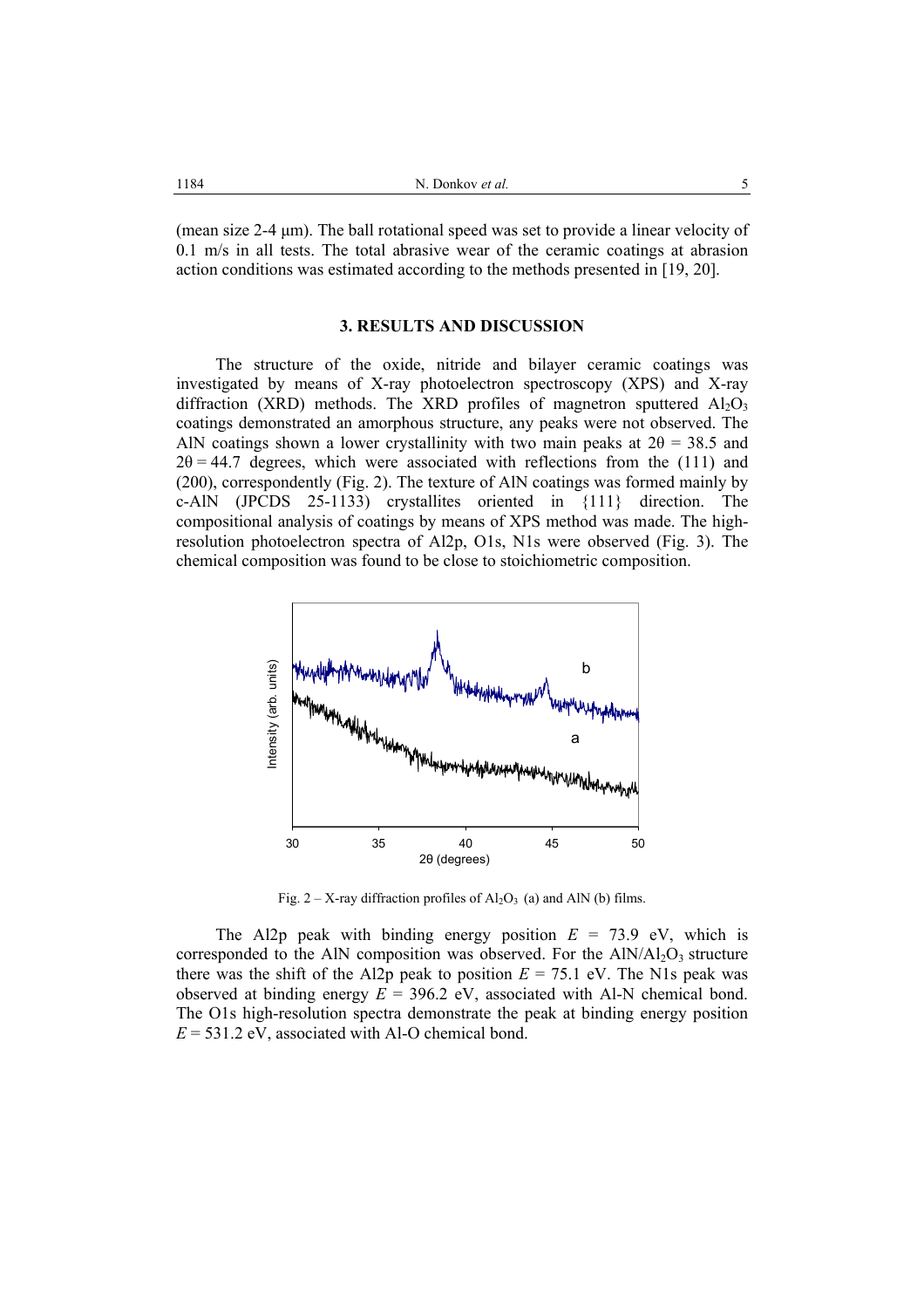

Fig. 3 – High-resolution photoelectron spectra of AlN (a) and AlN/Al<sub>2</sub>O<sub>3</sub> (b) films.

The ceramic coatings with different morphological features were formed by the deposition conditions varying. The surface of the oxide  $Al_2O_3$  coatings had a smooth relief with a dense and uniform cross-section structure. The AlN coatings had a crystalline structure with a crystalline-phase cross-section (Fig. 4). The surface morphology of the deposited oxide  $A_2O_3$  and bilayer AlN/  $A_2O_3$  coatings was characterized by AFM method (Fig. 5). The observed changes of the coatings' structure result in some mechanical properties changes.

The total abrasive wear of ceramic coatings at abrasion action conditions is presented (Fig. 6). The bilayer coatings deposited on Ti alloy substrates exhibit an increased wear resistance in comparison with both uncoated substrates and monolayer oxide and nitride coatings.

The character of the abrasive effect on the coatings' structure is illustrated by the micrographs (Fig. 7).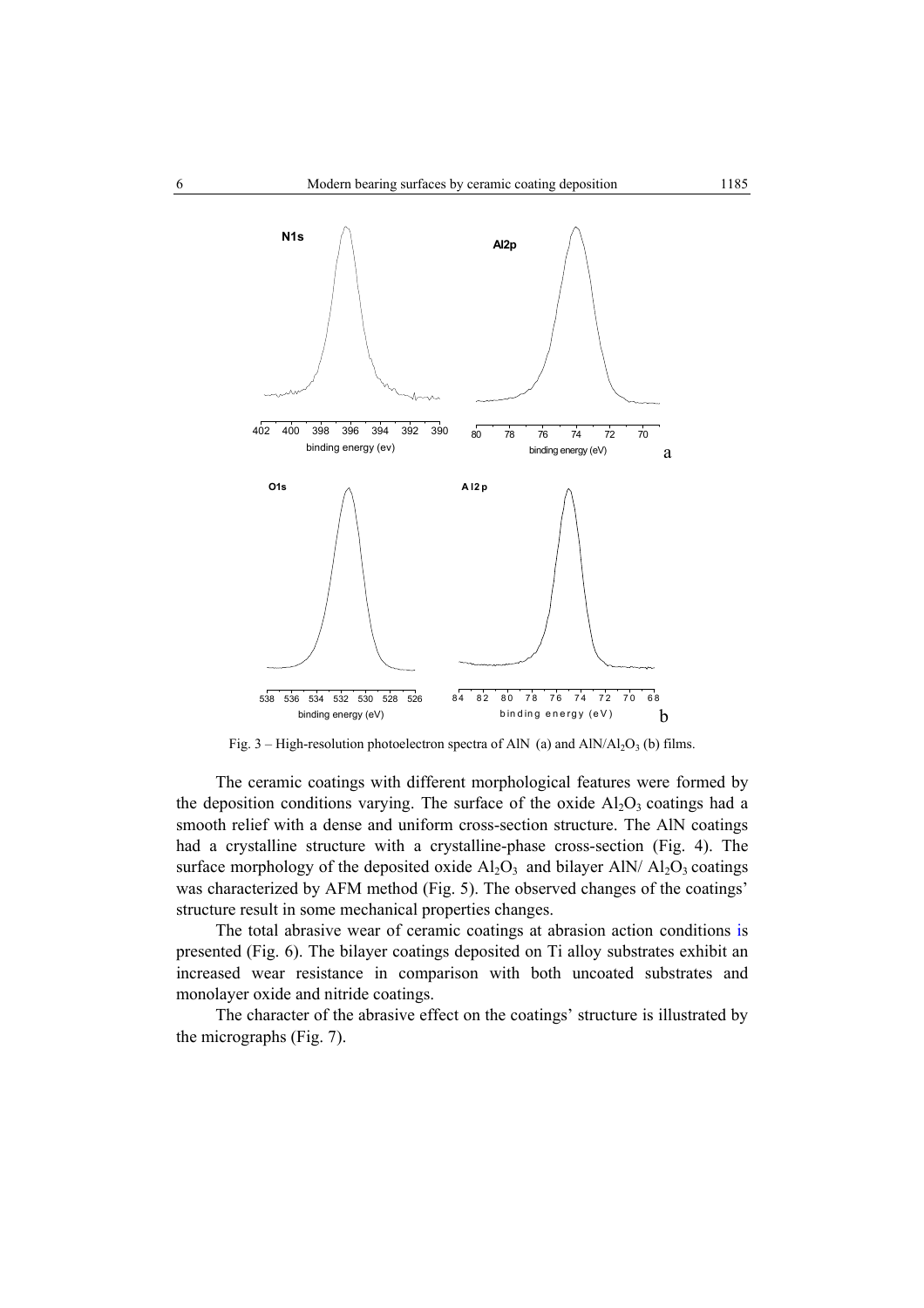

Fig.  $4 - SEM$  micrographs of cross section of  $Al_2O_3$  (a) and AlN (b) films.



Fig.  $5 - AFM$  images of the surface structure of the deposited oxide  $Al_2O_3$  (a) and bilayer AlN/ $\text{Al}_2\text{O}_3$  (b) coatings.



Fig. 6 – Total surface abrasive wear of  $Al_2O_3$ , AlN and AlN/Al<sub>2</sub>O<sub>3</sub> coatings deposited on Ti alloy substrates.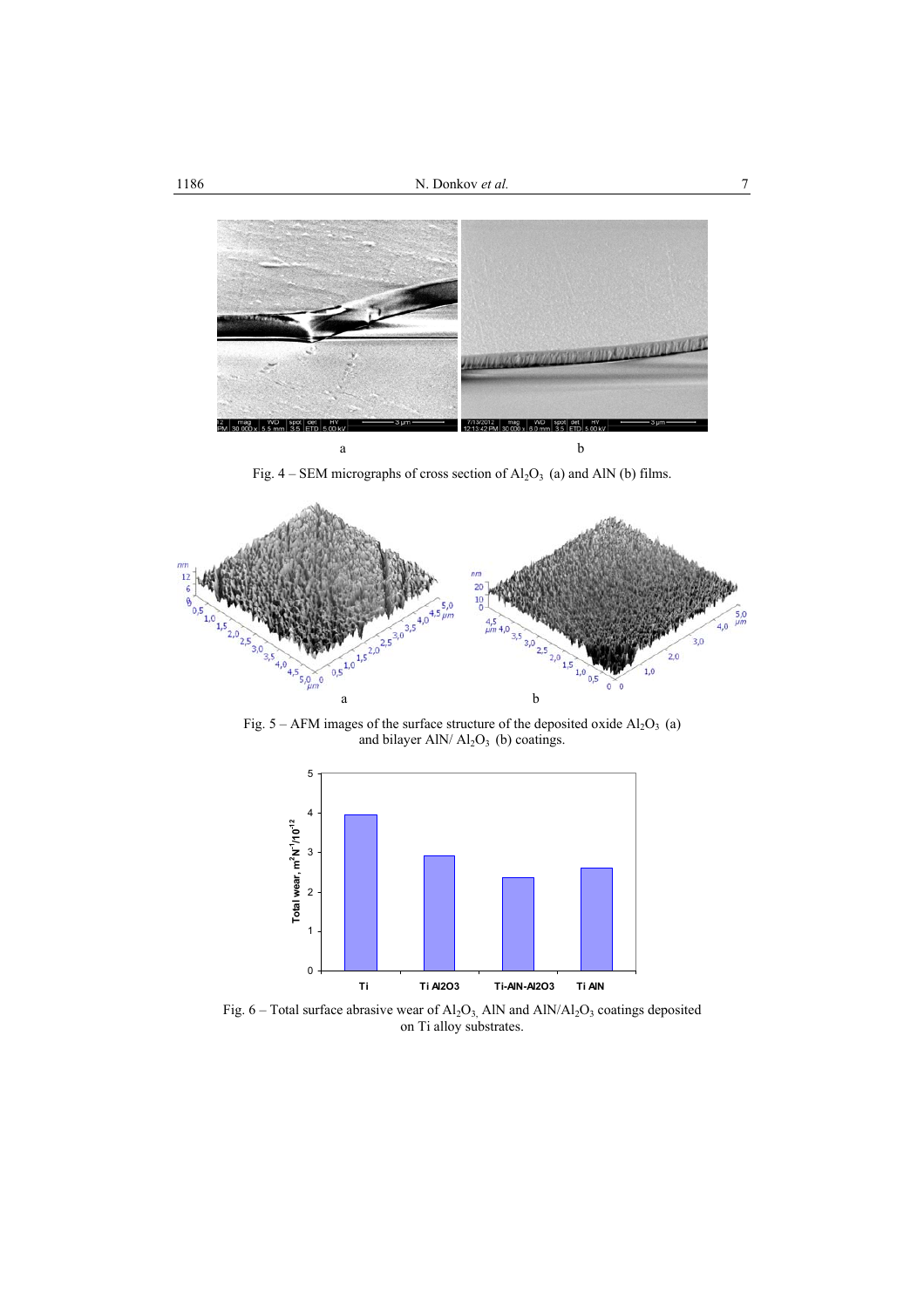

Fig. 7 – Micrographs (optical microscope, magnification  $\times$  50,  $\times$  200) of abrasive wear damage (top view of the wear crater) of  $AlN/Al_2O_3$  (a) and  $Al_2O_3$  (b) ceramic coatings deposited on Ti alloy substrates.

The results for stainless steel samples confirm the main results obtained in the case of Ti alloy substrates. The  $AIN/AI_2O_3$  ceramic coatings deposited on stainless steel substrates demonstrate minimal total surface abrasive wear and increased wear resistance in comparison with uncoated substrates and  $A I_2 O_3$ . AlN coatings. The mechanical properties' enhancement, such as hardness, toughness and wear resistance of the nitride/oxide coatings, may prove to be very important for many tribological applications.

## **4. CONCLUSIONS**

The development of novel low-cost innovative bearing surfaces poses challenges in view of the future micro-bearing, joints replacement and other biomedical applications The formation of advanced bearing surfaces by ceramic coating deposition on metal substrates (stainless steel 1H18N9*,* titanium Ti6Al4V alloys) allows one to combine the ceramic materials' inertness with the hardness and failure strength of metals. Our results demonstrate the improvement of the tribological characteristics of metal surfaces coated by ceramic coatings. The deposition of bilayer coatings strongly increased the hardness of films (from 9 GPa to 14 Gpa) and the ratio *H*/*E*\* (from 0.05 to 0.08). The wear resistance properties were improved in the case of nitride/oxide  $AlN/Al<sub>2</sub>O<sub>3</sub>$  coatings in comparison with uncoated substrates and both mono-layer oxide and nitride coatings.